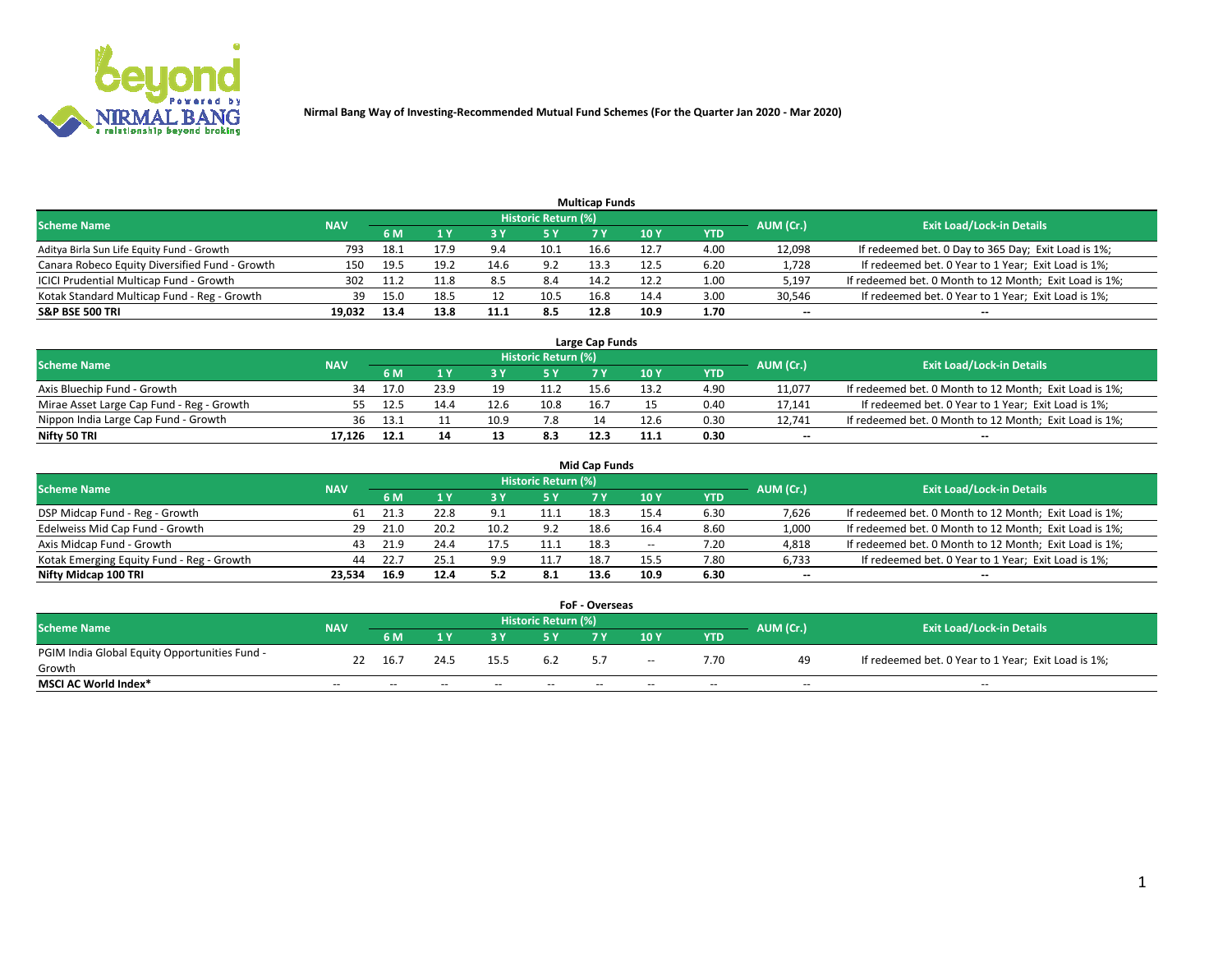

| Large & Midcap<br>Historic Return (%)            |            |                                  |      |      |      |      |      |      |                          |                                                     |  |  |  |  |
|--------------------------------------------------|------------|----------------------------------|------|------|------|------|------|------|--------------------------|-----------------------------------------------------|--|--|--|--|
| <b>Scheme Name</b>                               | AUM (Cr.)  | <b>Exit Load/Lock-in Details</b> |      |      |      |      |      |      |                          |                                                     |  |  |  |  |
|                                                  | <b>NAV</b> | 6 M                              |      |      | 5 Y  |      | 10Y  | YTD. |                          |                                                     |  |  |  |  |
| Canara Robeco Emerging Equities - Growth         | 104        | 21.8                             | 19.6 | 12.8 | 12.5 | 21.8 | 18.9 | 7.30 | 5,626                    | If redeemed bet. 0 Year to 1 Year; Exit Load is 1%; |  |  |  |  |
| Invesco India Growth Opportunities Fund - Growth |            |                                  |      | 13.6 | 9.9  | 15.3 | 13.3 | 3.50 | 2,447                    | If redeemed bet. 0 Year to 1 Year; Exit Load is 1%; |  |  |  |  |
| Principal Emerging Bluechip Fund - Growth        | 115        | 21.8                             | 19.3 | 10.3 | 11.2 | 19.3 | 15.3 | 6.20 | 2,202                    | If redeemed bet. 0 Year to 1 Year; Exit Load is 1%; |  |  |  |  |
| NIFTY Large Midcap 250 TRI                       | 7.684      | 15.6                             | 14.8 | 10.9 | 9.6  | 14.6 | 11.9 | 3.60 | $\overline{\phantom{a}}$ | $- -$                                               |  |  |  |  |

| <b>Focused Funds</b>             |            |            |      |      |                     |      |       |      |           |                                                        |  |  |  |
|----------------------------------|------------|------------|------|------|---------------------|------|-------|------|-----------|--------------------------------------------------------|--|--|--|
| <b>Scheme Name</b>               | <b>NAV</b> |            |      |      | Historic Return (%) |      |       |      |           | <b>Exit Load/Lock-in Details</b>                       |  |  |  |
|                                  |            | <b>6 M</b> |      |      |                     |      | 10 Y  | YTD  | AUM (Cr.) |                                                        |  |  |  |
| Axis Focused 25 Fund - Growth    | 33         | -20.1      |      | 17.8 | 12.9                | 15.6 | $- -$ | 6.40 | 9.627     | If redeemed bet. 0 Month to 12 Month; Exit Load is 1%; |  |  |  |
| SBI Focused Equity Fund - Growth | 162        | 20.5       | 26.4 |      |                     | 15.6 | 17.3  | 5.40 | 7.694     | If redeemed bet. 0 Year to 1 Year; Exit Load is 1%;    |  |  |  |
| <b>S&amp;P BSE 500 TRI</b>       | 19.032     | 13.4       | 13.8 |      | 8.5                 | 12.8 | 10.9  | 1.70 | $\sim$    | $- -$                                                  |  |  |  |

| <b>Small Cap Funds</b>                         |            |      |        |                            |      |                          |       |            |                          |                                                     |  |  |  |
|------------------------------------------------|------------|------|--------|----------------------------|------|--------------------------|-------|------------|--------------------------|-----------------------------------------------------|--|--|--|
| <b>Scheme Name</b>                             | <b>NAV</b> |      |        | <b>Historic Return (%)</b> |      |                          |       |            | AUM (Cr.)                | <b>Exit Load/Lock-in Details</b>                    |  |  |  |
|                                                |            | 6 M  |        |                            | 5 Y  | 7 Y                      | 10Y   | <b>YTD</b> |                          |                                                     |  |  |  |
| Franklin India Smaller Companies Fund - Growth |            | 9.9  | 4.2    |                            | 6.3  | 17.2                     | 15.2  | 3.20       | 7,188                    | If redeemed bet. 0 Year to 1 Year; Exit Load is 1%; |  |  |  |
| HDFC Small Cap Fund - Growth                   | 40         | 5.9  | $-0.7$ | 8.4                        | 9.4  | 14.4                     | 12.1  | 4.00       | 9,872                    | If redeemed bet. 0 Year to 1 Year; Exit Load is 1%; |  |  |  |
| L&T Emerging Businesses Fund - Reg - Growth    | 23         | 9.8  | 2.8    |                            | 10.3 | $\overline{\phantom{a}}$ | $- -$ | 2.70       | 6,123                    | If redeemed bet. 0 Year to 1 Year; Exit Load is 1%; |  |  |  |
| SBI Small Cap Fund - Growth                    | 58         |      | 22.9   | 13.4                       | 14.1 | 24.1                     | 19    | 7.40       | 3,493                    | If redeemed bet. 0 Year to 1 Year; Exit Load is 1%; |  |  |  |
| Nifty Smallcap 100 TRI                         | 7.589      | 14.7 | 7.5    | -1                         | 3.3  | 9.8                      |       | 5.90       | $\overline{\phantom{a}}$ | $\overline{\phantom{a}}$                            |  |  |  |

## **ELSS Schemes (Tax Saving u/s 80-C)**

| <b>Scheme Name</b>                           | <b>NAV</b> |      |      | <b>Historic Return (%)</b> |           |      |      |      | AUM (Cr.) | <b>Exit Load/Lock-in Details</b> |
|----------------------------------------------|------------|------|------|----------------------------|-----------|------|------|------|-----------|----------------------------------|
|                                              |            | 6 M  | 1 Y  | 3 Y                        | <b>5Y</b> | 7 Y  | 10Y  | YTD  |           |                                  |
| Aditya Birla Sun Life Tax Relief 96 - Growth | 34         | 17.2 | 13.3 | 11.6                       | 9.2       | 16.4 | 12.8 | 4.50 | 10,308    | Nil                              |
| Axis Long Term Equity Fund - Growth          | 52         | 19.4 | 26.7 |                            | 11.6      | 20.1 | 18   | 6.30 | 21,997    | Nil                              |
| Canara Robeco Equity Tax Saver Fund - Growth | 73         | 19.7 | 20.1 | 13.9                       | 9.1       | 14   |      | 7.30 | 1,033     | Nil                              |
| Invesco India Tax Plan - Growth              | 56         | 17.2 | 18.1 | 12.6                       | 9.8       | 16.3 | 14.3 | 5.00 | 1,026     | Nil                              |
| Mirae Asset Tax Saver Fund - Reg - Growth    | 19         | 14.6 | 17.6 | 14.7                       | $- -$     | --   | --   | 1.20 | 3,293     | Nil                              |
| S&P BSE 200 TRI                              | 6.152      | 13.1 | --   | 11.8                       | 8.7       | 12.9 | 11.1 | 1.20 | $-$       | $- -$                            |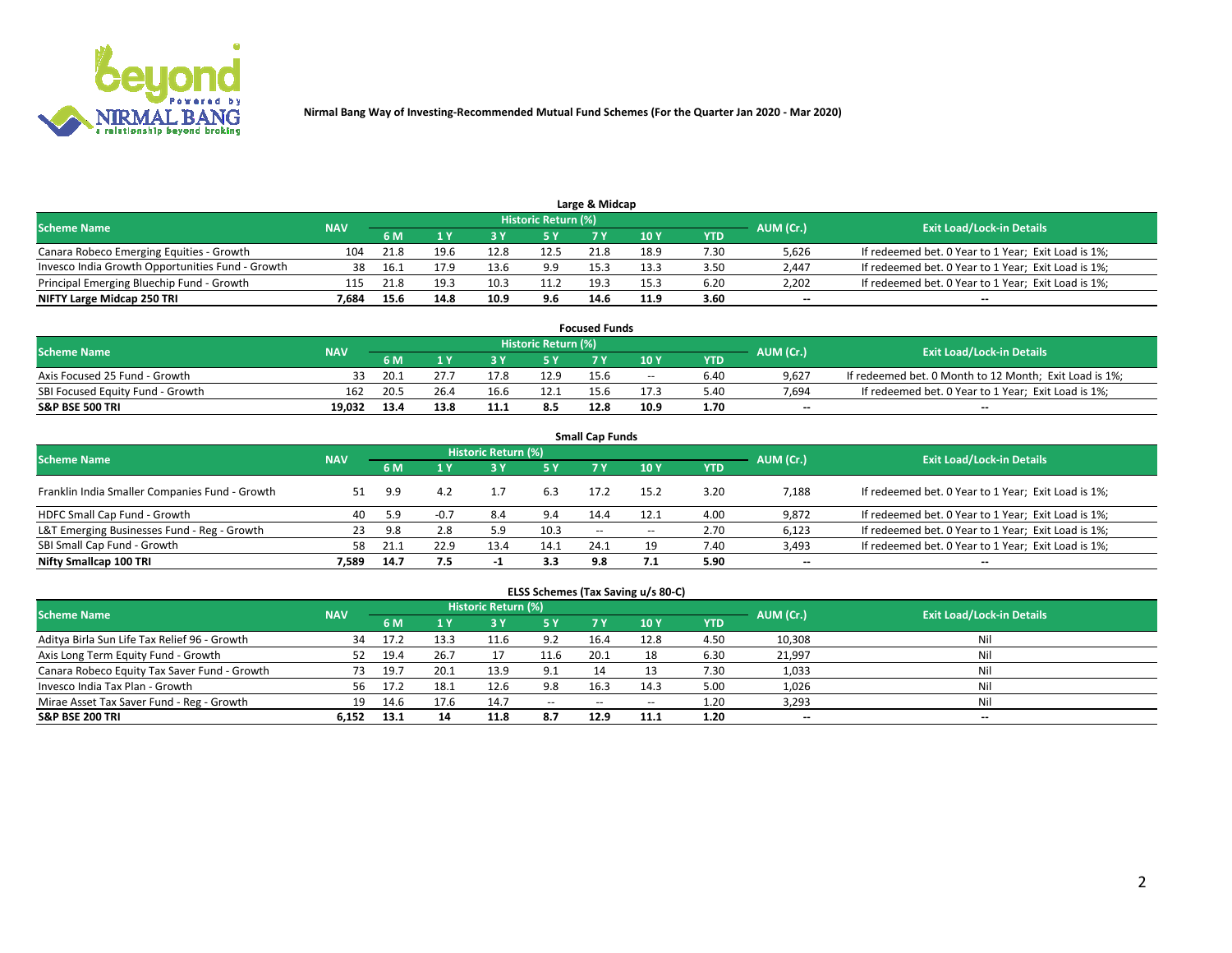

| <b>Contra/Value Fund</b>                                                                                        |        |      |      |      |      |      |      |            |        |                                                     |  |  |  |  |
|-----------------------------------------------------------------------------------------------------------------|--------|------|------|------|------|------|------|------------|--------|-----------------------------------------------------|--|--|--|--|
| <b>Historic Return (%)</b><br><b>Exit Load/Lock-in Details</b><br>AUM (Cr.)<br><b>Scheme Name</b><br><b>NAV</b> |        |      |      |      |      |      |      |            |        |                                                     |  |  |  |  |
|                                                                                                                 |        | 6 M  |      | 3 Y  | 5 Y  | 7 V  | 10Y  | <b>YTD</b> |        |                                                     |  |  |  |  |
| Kotak India EQ Contra Fund - Reg - Growth                                                                       | 57     | 14.3 | 14.3 | 13.2 | 9.3  | 13.4 | 11.6 | 3.00       | 900    | If redeemed bet. 0 Year to 1 Year; Exit Load is 1%; |  |  |  |  |
| Invesco India Contra Fund - Growth                                                                              |        | 17.0 | 16.1 | 12.7 | 10.2 | 17.2 | 13.4 | 4.70       | 4,751  | If redeemed bet. 0 Year to 1 Year; Exit Load is 1%; |  |  |  |  |
| UTI Value Opportunities Fund - Growth                                                                           |        |      |      | 10   |      | 11.4 | 11.5 | 3.60       | 4,635  | If redeemed bet. 0 Year to 1 Year; Exit Load is 1%; |  |  |  |  |
| Nippon India Value Fund - Growth                                                                                |        | 13.5 | 14.7 | 9.8  | 7.5  | 13.1 | 10.9 | 1.90       | 3,114  | If redeemed bet. 0 Year to 1 Year; Exit Load is 1%; |  |  |  |  |
| <b>S&amp;P BSE 500 TRI</b>                                                                                      | 19,032 | 13.4 | 13.8 | 11.1 | 8.5  | 12.8 | 10.9 | 1.70       | $\sim$ | $- -$                                               |  |  |  |  |

| Sector/Thematic                                                           |            |      |      |                     |       |       |               |            |           |                                                        |  |  |  |  |
|---------------------------------------------------------------------------|------------|------|------|---------------------|-------|-------|---------------|------------|-----------|--------------------------------------------------------|--|--|--|--|
| <b>Scheme Name</b>                                                        | <b>NAV</b> |      |      | Historic Return (%) |       |       |               |            | AUM (Cr.) | <b>Exit Load/Lock-in Details</b>                       |  |  |  |  |
|                                                                           |            | 6 M  | 1 Y  | <b>3Y</b>           | 5 Y   | 7 Y   | 10 Y          | <b>YTD</b> |           |                                                        |  |  |  |  |
| Canara Robeco Consumer Trends Fund - Reg -<br>Growth                      | 45         | 22.1 | 22.1 | 15.5                | 12    | 16.1  | 15.7          | 6.80       | 388       | If redeemed bet. 0 Year to 1 Year; Exit Load is 1%;    |  |  |  |  |
| Mirae Asset Great Consumer Fund - Growth                                  | 38         | 19.3 |      | 16.3                | 12    | 16.6  | $\sim$ $\sim$ | 3.30       | 1,004     | If redeemed bet. 0 Year to 1 Year; Exit Load is 1%;    |  |  |  |  |
| ICICI Prudential Technology Fund - Growth                                 | 62         | 6.8  | 0.9  | 16                  | 7.4   | 16.8  | 16.2          | 6.50       | 418       | If redeemed bet. 0 Day to 15 Day; Exit Load is 1%;     |  |  |  |  |
| Nippon India Pharma Fund - Growth                                         | 163        | 17.1 | 7.4  | 6.9                 | 4.7   | 13.8  | 14.2          | 6.80       | 2,451     | If redeemed bet. 0 Year to 1 Year; Exit Load is 1%;    |  |  |  |  |
| BNP Paribas India Consumption Fund - Reg - Growth                         | 14         | 21.8 | 29.4 | $\sim$ $\sim$       | $- -$ | $- -$ | $- -$         | 6.70       | 499       | If redeemed bet. 0 Month to 12 Month; Exit Load is 1%; |  |  |  |  |
| ICICI Prudential Banking and Financial Services Fund -<br>Retail - Growth | 70         | 15.3 | 21.3 | 12.9                | 12.8  | 17.7  | 17.6          | 0.20       | 3,615     | If redeemed bet. 0 Day to 15 Day; Exit Load is 1%;     |  |  |  |  |
| <b>S&amp;P BSE 500 TRI</b>                                                | 19.032     | 13.4 | 13.8 | 11.1                | 8.5   | 12.8  | 10.9          | 1.70       | --        | $\overline{\phantom{a}}$                               |  |  |  |  |

| <b>Dynamic Asset Allocation Funds</b>                      |            |      |      |                     |               |           |      |            |                          |                                                          |  |  |  |
|------------------------------------------------------------|------------|------|------|---------------------|---------------|-----------|------|------------|--------------------------|----------------------------------------------------------|--|--|--|
| <b>Scheme Name</b>                                         | <b>NAV</b> |      |      | Historic Return (%) |               |           |      |            | AUM (Cr.)                | <b>Exit Load/Lock-in Details</b>                         |  |  |  |
|                                                            |            | 6 M  |      | 3 Y                 | 5 Y           | <b>7Y</b> | 10Y  | <b>YTD</b> |                          |                                                          |  |  |  |
| ICICI Prudential Balanced Advantage Fund - Reg -<br>Growth | 39         | 10.4 | 13.8 | 9.4                 | 8.8           | 12.3      | 12.4 | 1.20       | 28,853                   | If redeemed bet. 0 Year to 1 Year; Exit Load is 1%;      |  |  |  |
| Invesco India Dynamic Equity Fund - Growth                 | 31         | 8.4  | 11.4 | 8.3                 | 7.3           | 12        | 10.7 | 2.30       | 870                      | If redeemed bet. 0 Month to 3 Month; Exit Load is 0.25%; |  |  |  |
| Nippon India Balanced Advantage Fund - Growth              | 96         | 7.8  | 11.3 | 8.9                 | 7.2           | 11.7      | 11.2 | 1.90       | 2,884                    | If redeemed bet. 0 Month to 12 Month; Exit Load is 1%;   |  |  |  |
| HDFC Balanced Advantage Fund - Growth                      | 200        | 6.8  | 9.9  | 9.6                 | 8.3           | 11.5      |      | $-0.80$    | 44,151                   | If redeemed bet. 0 Year to 1 Year; Exit Load is 1%;      |  |  |  |
| SBI Dynamic Asset Allocation Fund - Reg - Growth           | 14         | 6.3  | 6.1  | 8.7                 | $\sim$ $\sim$ | $- -$     | --   | 0.30       | 664                      | If redeemed bet. 0 Month to 12 Month; Exit Load is 1%;   |  |  |  |
| NIFTY 50 Hybrid Composite Debt 65:35 Index                 | 10,664     | -8.1 | 13.7 | 11.3                | 8.5           | 11.1      | 10.3 | 0.90       | $\overline{\phantom{a}}$ | $- -$                                                    |  |  |  |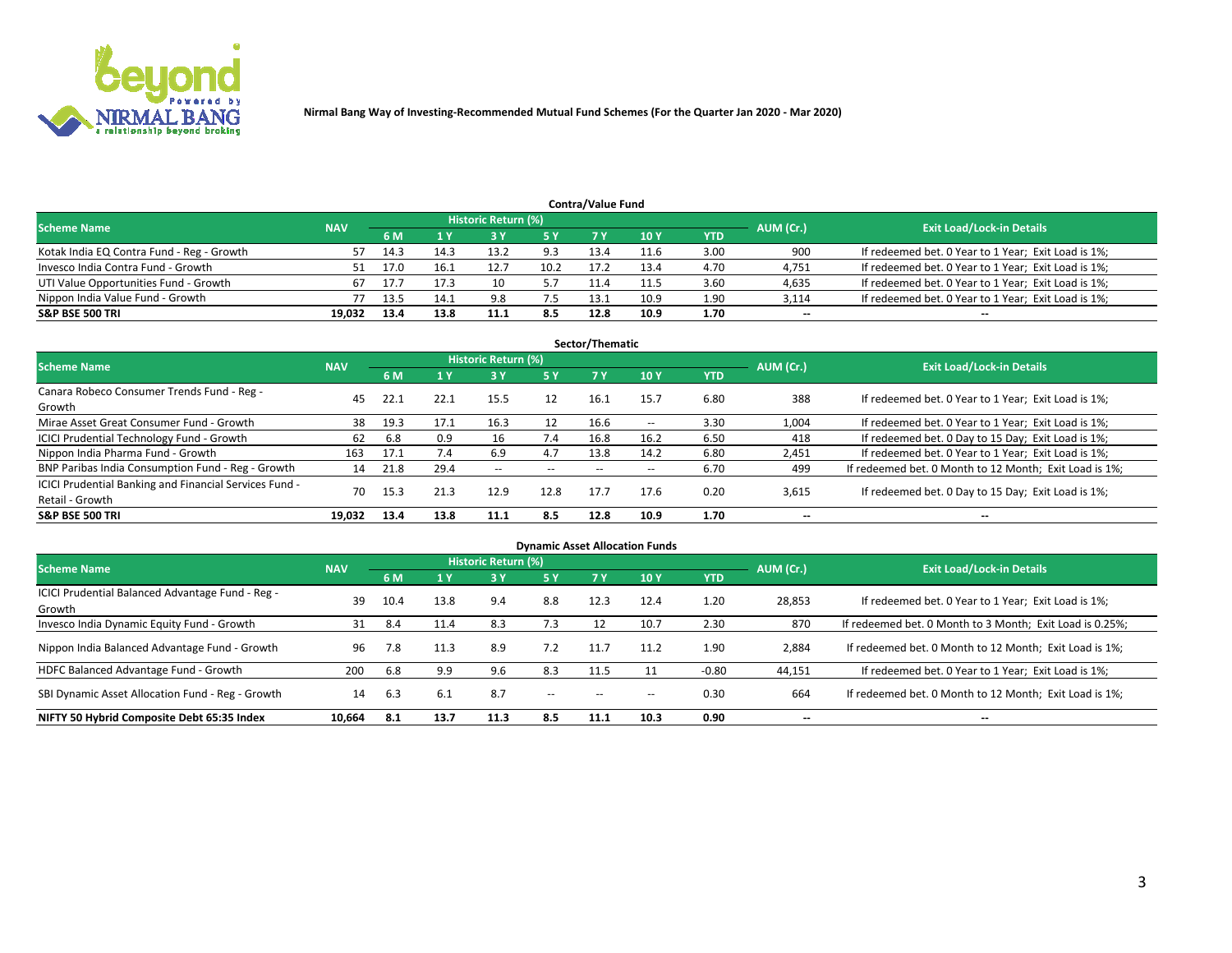

| <b>Hybrid Aggressive</b>                        |            |                                  |      |       |       |       |                 |         |                          |                                                        |  |  |  |  |
|-------------------------------------------------|------------|----------------------------------|------|-------|-------|-------|-----------------|---------|--------------------------|--------------------------------------------------------|--|--|--|--|
| <b>Scheme Name</b>                              | AUM (Cr.)  | <b>Exit Load/Lock-in Details</b> |      |       |       |       |                 |         |                          |                                                        |  |  |  |  |
|                                                 | <b>NAV</b> | 6 M                              |      |       | 5 Y   | 7 Y   | 10 <sub>Y</sub> | YTD     |                          |                                                        |  |  |  |  |
| ICICI Prudential Equity & Debt Fund - Growth    | 140        | 9.9                              | 13.4 | , , , | 8.5   | 13.9  | 13.6            | $-0.10$ | 22,390                   | If redeemed bet. 0 Year to 1 Year; Exit Load is 1%;    |  |  |  |  |
| Mirae Asset Hybrid - Equity Fund - Reg - Growth |            | 10.1                             | 13.6 | 10.8  | $- -$ | $- -$ | --              | 0.20    | 3,380                    | If redeemed bet. 0 Year to 1 Year; Exit Load is 1%;    |  |  |  |  |
| SBI Equity Hybrid Fund - Growth                 | 151        | 13.9                             | 20   | 12.5  | 9.8   |       | 12.6            | 3.40    | 32,585                   | If redeemed bet. 0 Month to 12 Month; Exit Load is 1%; |  |  |  |  |
| Canara Robeco Equity Hybrid Fund - Growth       | 175        | 14.9                             | 16.7 | 11.6  | 9.5   | 13.9  | 12.8            | 4.30    | 3,000                    | If redeemed bet. 0 Year to 1 Year; Exit Load is 1%;    |  |  |  |  |
| NIFTY 50 Hybrid Composite Debt 65:35 Index      | 10,664     | 8.1                              | 13.7 | 11.3  | 8.5   | 11.1  | 10.3            | 0.90    | $\overline{\phantom{a}}$ | $- -$                                                  |  |  |  |  |

|                                            |            |                                  |     |     |      | <b>Arbitrage Fund</b> |      |        |                                                          |
|--------------------------------------------|------------|----------------------------------|-----|-----|------|-----------------------|------|--------|----------------------------------------------------------|
| Scheme Name                                | AUM (Cr.)  | <b>Exit Load/Lock-in Details</b> |     |     |      |                       |      |        |                                                          |
|                                            | <b>NAV</b> | 1 M                              | ያ M | 6 M |      |                       | YTD  |        |                                                          |
| IDFC Arbitrage Fund - Reg - Growth         | 25         |                                  |     |     | -6.2 |                       | 6.20 | 12.224 | If redeemed bet. 0 Month to 1 Month; Exit Load is 0.25%; |
| Kotak Equity Arbitrage Fund - Reg - Growth | 28         |                                  |     |     | 6.2  |                       | 6.10 | 17,856 | If redeemed bet. 0 Day to 30 Day; Exit Load is 0.25%;    |
| Nippon India Arbitrage Fund - Growth       | 20         |                                  |     |     | 6.2  |                       | 6.20 | 10.497 | If redeemed bet. 0 Month to 1 Month; Exit Load is 0.25%; |

|                                          |            |           |                                  |                          |                          | <b>Equity Saver</b> |        |            |                          |                                                        |
|------------------------------------------|------------|-----------|----------------------------------|--------------------------|--------------------------|---------------------|--------|------------|--------------------------|--------------------------------------------------------|
| Scheme Name                              | <b>NAV</b> | AUM (Cr.) | <b>Exit Load/Lock-in Details</b> |                          |                          |                     |        |            |                          |                                                        |
|                                          |            | 6 M       |                                  |                          |                          |                     | 10 Y   | <b>YTD</b> |                          |                                                        |
| Axis Equity Saver Fund - Reg - Growth    |            |           |                                  |                          | $\sim$                   | $- -$               | $\sim$ | 2.50       | 820                      | If redeemed bet. 0 Month to 12 Month; Exit Load is 1%; |
| Kotak Equity Savings Fund - Reg - Growth |            | 7.0       | 9.4                              |                          |                          | $- -$               | $- -$  | 1.30       | 1,804                    | If redeemed bet. 0 Year to 1 Year; Exit Load is 1%;    |
| CRISIL Hybrid 50+50 - Moderate Index*    |            | --        | $-$                              | $\overline{\phantom{a}}$ | $\overline{\phantom{a}}$ | --                  | --     | $\sim$     | $\overline{\phantom{a}}$ | $-$                                                    |

| <b>Liquid Funds</b>              |            |      |     |                            |     |        |            |                 |           |                                  |  |  |  |  |
|----------------------------------|------------|------|-----|----------------------------|-----|--------|------------|-----------------|-----------|----------------------------------|--|--|--|--|
| Scheme Name                      | <b>NAV</b> |      |     | <b>Historic Return (%)</b> |     |        | <b>YTM</b> | Avg             | AUM (Cr.) | <b>Exit Load/Lock-in Details</b> |  |  |  |  |
|                                  |            | 1 W. | 2 W | 1 M                        | 3 M | 1 Y    |            | <b>Maturity</b> |           |                                  |  |  |  |  |
| Axis Liquid Fund - Growth        | 2,176      |      |     |                            | 5.2 |        | 5.29       | $\sim$          | 33,800    | *Ref Footnote                    |  |  |  |  |
| IDFC Cash Fund - Reg - Growth    | 2.373      |      |     | 4.9                        |     |        | 5.21       | 0.08            | 9,799     | *Ref Footnote                    |  |  |  |  |
| Kotak Liquid Fund - Reg - Growth | 3,971      |      |     |                            | ـ . |        |            | 0.09            | 29,452    | *Ref Footnote                    |  |  |  |  |
| <b>CRISIL Liquid Fund Index</b>  | $\sim$     | 6.0  | 5.9 |                            | 5.7 | $\sim$ | $-$        | $\sim$          | $\sim$    | $\sim$                           |  |  |  |  |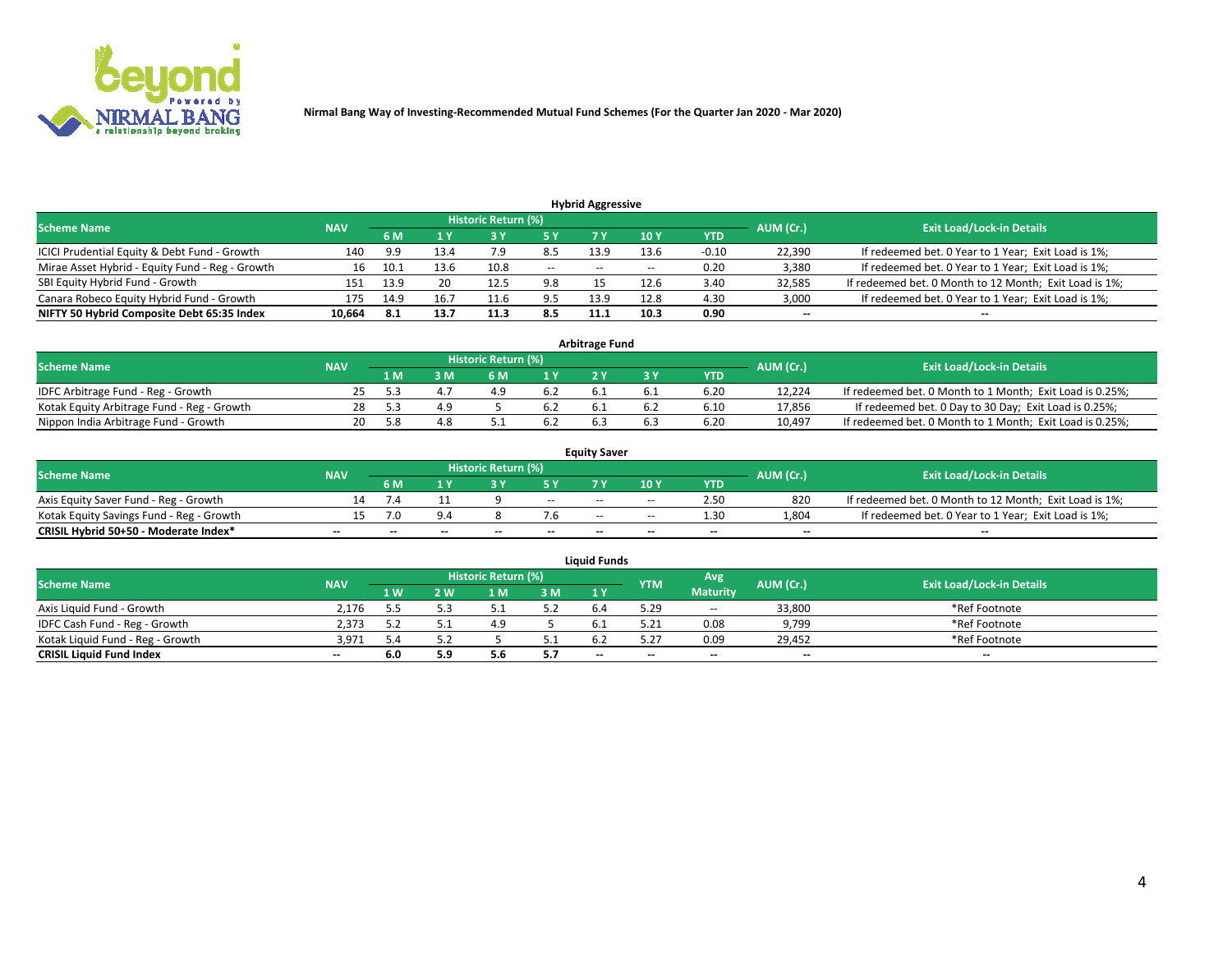

|                                               |            |      |     |                     |        | <b>Ultra Short Fund</b> |            |                          |           |                                  |
|-----------------------------------------------|------------|------|-----|---------------------|--------|-------------------------|------------|--------------------------|-----------|----------------------------------|
| <b>Scheme Name</b>                            | <b>NAV</b> |      |     | Historic Return (%) |        |                         | <b>YTM</b> | Avg                      | AUM (Cr.) | <b>Exit Load/Lock-in Details</b> |
|                                               |            | 1 M' | 3 M | 6 M                 | 1 Y    | 3 Y                     |            | <b>Maturity</b>          |           |                                  |
| IDFC Ultra Short Term Fund - Reg - Growth     |            | 6.3  |     |                     | 1.8    | $-$                     | 5.83       | 0.46                     | 5.468     | Nil                              |
| Sundaram Ultra Short Term Fund - Reg - Growth |            |      | 4.9 |                     | $\sim$ | --                      | 57ء        | $\overline{\phantom{a}}$ | 339       | Nil                              |
| L&T Ultra Short Term Fund - Growth            | 32         | -6.0 | 5.6 |                     |        |                         | 5.85       | 0.46                     | 2,666     | Nil                              |
| <b>NIFTY Ultra Short Duration Debt Index</b>  | 4,029      | -6.4 | 6.4 | 6.6                 | 7.6    |                         | --         | $-$                      | $- -$     | $- -$                            |

| <b>Money Market Fund</b>                         |            |     |     |                     |           |    |                          |                 |           |                                  |  |  |  |
|--------------------------------------------------|------------|-----|-----|---------------------|-----------|----|--------------------------|-----------------|-----------|----------------------------------|--|--|--|
| <b>Scheme Name</b>                               | <b>NAV</b> |     |     | Historic Return (%) |           |    | <b>YTM</b>               | 'Avg            | AUM (Cr.) | <b>Exit Load/Lock-in Details</b> |  |  |  |
|                                                  |            | 1 M | 3 M | 6 M                 | <b>1Y</b> | 3Y |                          | <b>Maturity</b> |           |                                  |  |  |  |
| Aditya Birla Sun Life Money Manager Fund - Reg - | 267        |     | 6.4 | 6.6                 | 7.9       |    | 5.91                     | $\sim$          | 12,504    | Nil                              |  |  |  |
| Growth                                           |            |     |     |                     |           |    |                          |                 |           |                                  |  |  |  |
| Franklin India Savings Fund - Growth             |            | 6.2 | 5.9 | 6.7                 | 8.2       |    | 5.75                     | $\sim$          | 4,741     | Nil                              |  |  |  |
| Nippon India Money Market Fund - Growth          | 3,010      | 6.3 | 6.1 | 6.6                 | 7.8       |    | 5.55                     | $\sim$          | 4,540     | Nil                              |  |  |  |
| <b>CRISIL Liquid Fund Index</b>                  | $- -$      | 5.6 |     | 5.8                 | $\sim$    | -- | $\overline{\phantom{a}}$ | $\sim$          | $\sim$    | $\sim$                           |  |  |  |

| <b>Short Term Fund</b>                          |            |      |     |                     |      |    |            |                 |           |                                  |  |  |  |  |
|-------------------------------------------------|------------|------|-----|---------------------|------|----|------------|-----------------|-----------|----------------------------------|--|--|--|--|
| <b>Scheme Name</b>                              | <b>NAV</b> |      |     | Historic Return (%) |      |    | <b>YTM</b> | Avg             | AUM (Cr.) | <b>Exit Load/Lock-in Details</b> |  |  |  |  |
|                                                 |            | 1 M  | 3 M | 6 M                 | 1Y   | 3Y |            | <b>Maturity</b> |           |                                  |  |  |  |  |
| Axis Short Term Fund - Growth                   |            | 15.0 | 9.6 | 9.3                 | 10.4 |    | 6.65       | $-$             | 4,939     | Nil                              |  |  |  |  |
| HDFC Short Term Debt Fund - Growth              | -23        | 17.0 |     | 10.1                | 10.6 |    | 7.07       | 3.06            | 11,026    | Nil                              |  |  |  |  |
| IDFC Bond Fund - Short Term Plan - Reg - Growth | 41         | 15.9 | 9.4 | 9.3                 | 10.4 |    | 6.62       | 2.21            | 11,979    | Nil                              |  |  |  |  |
| Kotak Bond Short Term Fund - Reg - Growth       | 38         | 15.4 | 9.4 |                     | 10.2 |    | 6.88       | 2.42            | 11,400    | Nil                              |  |  |  |  |
| L&T Short Term Bond Fund - Reg - Growth         |            | 13.9 | 8.4 | 8.6                 | 9.9  |    | 6.48       | 2.11            | 5,450     | Nil                              |  |  |  |  |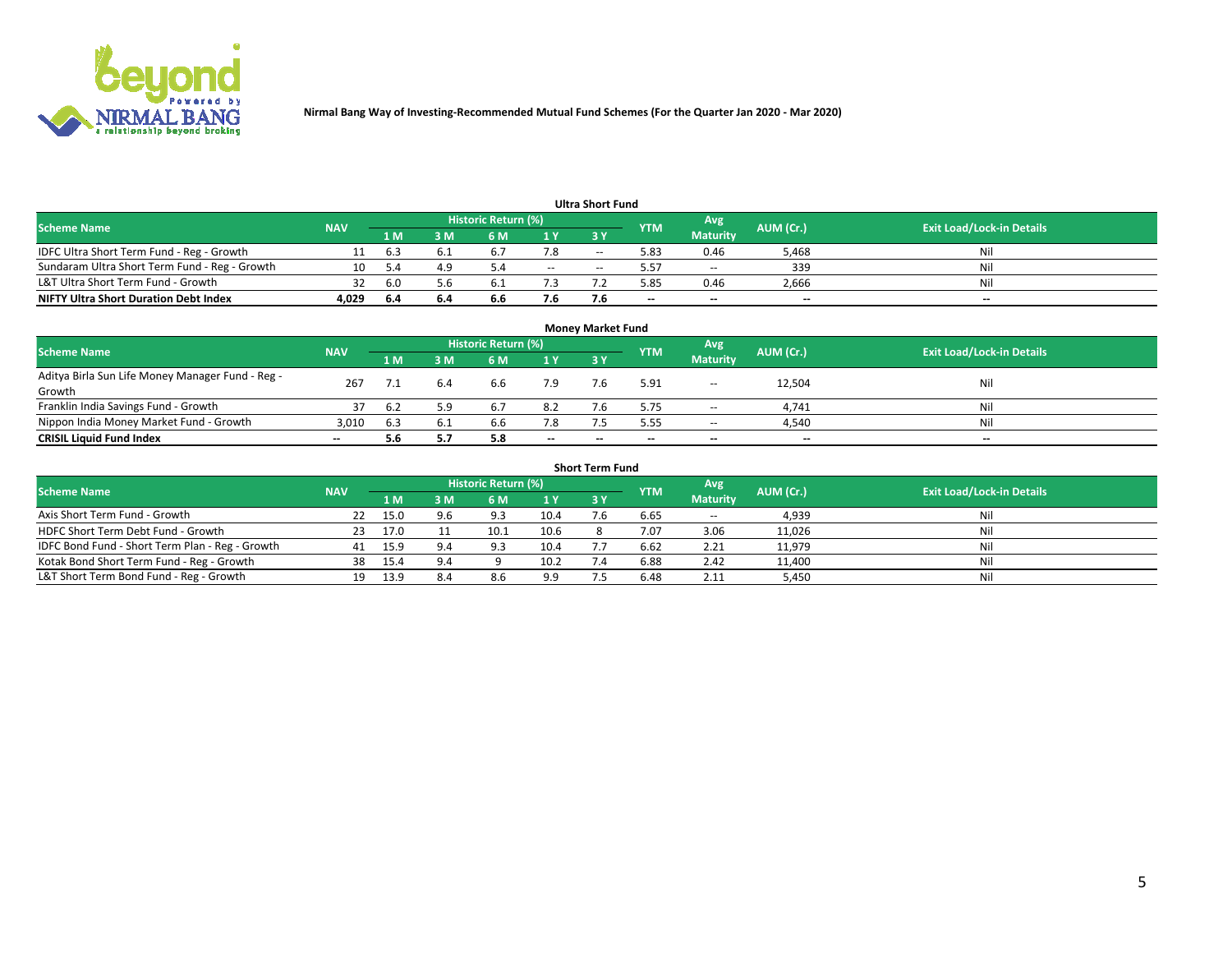

| <b>Low Duration Fund</b>                  |            |           |     |                            |     |  |            |                 |           |                                  |  |  |  |
|-------------------------------------------|------------|-----------|-----|----------------------------|-----|--|------------|-----------------|-----------|----------------------------------|--|--|--|
| <b>Scheme Name</b>                        | <b>NAV</b> |           |     | <b>Historic Return (%)</b> |     |  | <b>YTM</b> | Avg             | AUM (Cr.) | <b>Exit Load/Lock-in Details</b> |  |  |  |
|                                           |            | 1 M       | ያ M | 5 M                        | 1 V |  |            | <b>Maturity</b> |           |                                  |  |  |  |
| Axis Treasury Advantage Fund - Growth     | 2.241      | 8.6       |     |                            | 8.8 |  |            | $- -$           | 5,239     | Nil                              |  |  |  |
| Canara Robeco Savings Fund - Reg - Growth |            |           |     |                            |     |  | 5.87       | 0.80            | 1,135     | Nil                              |  |  |  |
| IDFC Low Duration Fund - Reg - Growth     | 28         | <b>96</b> |     |                            | 8.4 |  | 5.96       | 0.90            | 5.804     | Nil                              |  |  |  |

| <b>Banking &amp; PSU Bond Funds</b>            |            |      |      |                     |                |           |            |                 |           |                                  |  |  |  |
|------------------------------------------------|------------|------|------|---------------------|----------------|-----------|------------|-----------------|-----------|----------------------------------|--|--|--|
| <b>Scheme Name</b>                             | <b>NAV</b> |      |      | Historic Return (%) |                |           | <b>YTM</b> | Avg             | AUM (Cr.) | <b>Exit Load/Lock-in Details</b> |  |  |  |
|                                                |            | 1 M  | sм   | 6 M                 | 4 <sub>Y</sub> | <b>3Y</b> |            | <b>Maturity</b> |           |                                  |  |  |  |
| HDFC Banking and PSU Debt Fund - Reg - Growth  | 16         | 18.6 |      | 10.4                | 11.2           |           | 7.28       | 3.16            | 4,896     | Ni                               |  |  |  |
| Kotak Banking and PSU Debt Fund - Reg - Growth |            | 18.9 |      | 10.2                | 11.8           | 8.4       | 6.93       | 3.29            | 4,553     | Ni                               |  |  |  |
| IDFC Banking & PSU Debt Fund - Reg - Growth    |            | 19.8 | 10.8 | 10.5                | 12.4           |           |            | 3.10            | 13.030    | Ni                               |  |  |  |

| <b>Corporate Bond Funds</b>                         |            |      |                         |                     |      |    |            |                 |           |                                                         |  |  |  |  |
|-----------------------------------------------------|------------|------|-------------------------|---------------------|------|----|------------|-----------------|-----------|---------------------------------------------------------|--|--|--|--|
| <b>Scheme Name</b>                                  | <b>NAV</b> |      |                         | Historic Return (%) |      |    | <b>YTM</b> | Avg             | AUM (Cr.) | <b>Exit Load/Lock-in Details</b>                        |  |  |  |  |
|                                                     |            | 1 M  | $\overline{\mathsf{M}}$ | 6 M                 | 1Y   | 3V |            | <b>Maturity</b> |           |                                                         |  |  |  |  |
| ICICI Prudential Corporate Bond Fund - Reg - Growth | 21         | 14.2 | 9.7                     | 9.3                 | 10.4 |    | 6.76       | 2.26            | 12,074    | Nil                                                     |  |  |  |  |
| L&T Triple Ace Bond Fund - Reg - Growth             |            | 27.2 | 15.9                    | 10.4                | 15.5 |    | 7.59       | 8.39            | 2.474     | If redeemed bet. 0 Month to 3 Month; Exit Load is 0.5%; |  |  |  |  |
| Kotak Corporate Bond Fund - Std - Growth            | 2,678      | 12.6 | 8.5                     | 8.9                 | 9.9  |    | 6.63       | 1.62            | 4,523     | Nil                                                     |  |  |  |  |

|                                            |            |      |     |                     |      | <b>Credit Risk Fund</b> |               |                 |           |                                                           |
|--------------------------------------------|------------|------|-----|---------------------|------|-------------------------|---------------|-----------------|-----------|-----------------------------------------------------------|
| <b>Scheme Name</b>                         | <b>NAV</b> |      |     | Historic Return (%) |      |                         | <b>YTM</b>    | Avg             | AUM (Cr.) | <b>Exit Load/Lock-in Details</b>                          |
|                                            |            | 1 M  | : M | 6 M                 | 1 Y  | 3 Y                     |               | <b>Maturity</b> |           |                                                           |
| ICICI Prudential Credit Risk Fund - Growth | 22         | 17.7 |     |                     | 10.6 |                         | 9.41          | 2.30            | 12,381    | If redeemed bet. 0 Year to 1 Year; Exit Load is 1%;       |
| Kotak Credit Risk Fund - Reg - Growth      |            | 17.5 |     | 10.8                | 10   |                         | $8.7^{\circ}$ | 2.44            | 5,104     | If redeemed bet. 0 Year to 1 Year; Exit Load is 1%;       |
|                                            |            |      |     |                     |      |                         |               |                 |           | If redeemed bet. 0 Month to 12 Month; Exit Load is 3%; If |
| SBI Credit Risk Fund - Growth              |            | 16.4 | 8.9 | 8.9                 |      |                         | 8.69          | $\sim$ $\sim$   | 5,055     | redeemed bet. 12 Month to 24 Month; Exit Load is 1.5%; If |
|                                            |            |      |     |                     |      |                         |               |                 |           | redeemed bet. 24 Month to 36 Month; Exit Load is 0.75%;   |